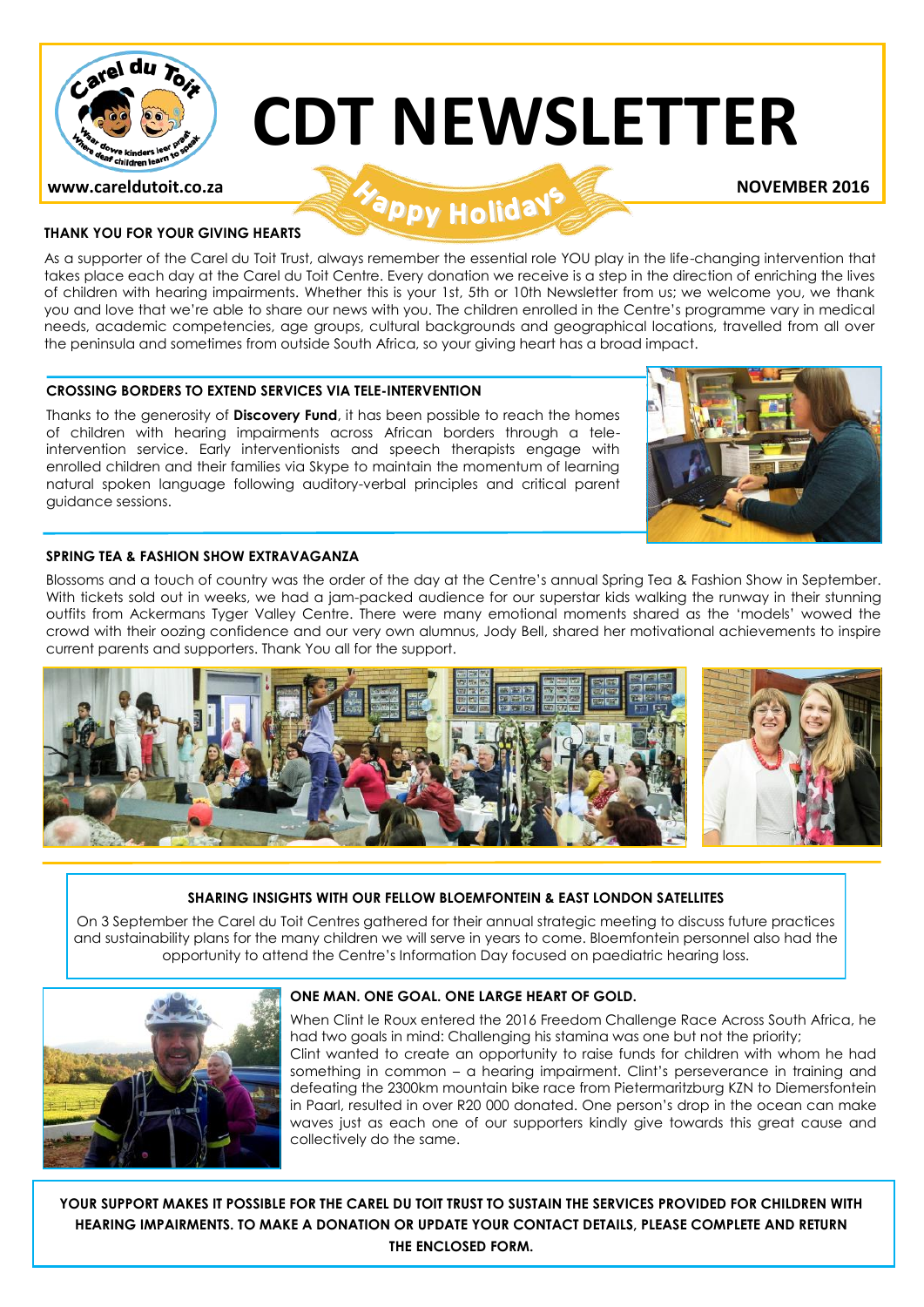#### **COMMUNITY OUTREACH CONTINUITY**

In 2017, the Carel du Toit Trust will fund the positioning of a Hearing Screener, who will undertake the screening of high risk neonates for hearing loss at Tygerberg Hospital. The Centre's community outreach is an extension of its work to create awareness of the importance of early identification of hearing disorders in children and we are delighted to make this service available in partnership with Tygerberg Hospital.

#### **BRAND NEW NETBALL & TENNISETTE COURT**

The Centre has been equipped with a newly built netball and tennisette court so that CdT learners can have exposure to more sports skills that will prepare them for their next level of schooling. The Centre is now able to have an extended extra-mural programme for the grade classes because of community fundraising.

#### *We would love to email you!*

Please share your email address with us so that your news and tax certificates arrive a little sooner. Connect with Marshaline via email **Marshaline@careldutoit.co.za** or +27 21 933 4578.

Thank You to all who joined us at the Centre's **Annual English and Afrikaans Concerts**  on **23 & 24 November** to see up close and personal how the children's spoken language has flourished. We trust that you enjoyed the fulfilment that comes from knowing you have helped make it possible.

#### **UPCOMING INITIATIVES**

- **International Ear Care Week** will be celebrated internationally in **March 2017**.
- The Centre will host its **4th Ndiyeva Conference** at NH The Lord Charles hotel in Somerset West from **30-31 March 2017**. This unique conference is aimed at all professionals and families involved with children with hearing disorders, who endeavour the use of spoken language as an outcome. Visit www.careldutoit.co.za to click through to Ndiyeva's informative website for more information.





 The Centre's **Annual 5km Fun Walk** will take place in **April 2017**. We will send you details closer to the event and hope that you will register and be a part of this electrifying gathering here on the premises of Tygerberg Hospital.

#### **THESE ARE THE PRIORITY PROJECTS SUPPORTED BY DONORS AND SPONSORS IN 2016 AND WHICH THE TRUST WILL CONTINUE TO UPHOLD IN 2017 AND BEYOND:**



**Teaching and Social Work** – An important part of effective teaching at the Carel du Toit Centre is to maintain low teacher to learner ratios. It is therefore necessary to employ additional teaching staff to maintain this ratio so that the children benefit from intensive, individual teaching.

**Child Sponsorship** – The Centre provides an allinclusive array of services to bring about the best outcomes for the children. However, not all learners' families are able to foot the bill for expert therapies, special educational needs, as well as transport and aftercare. An important point to mention is that these specifics are over and above the costs of hearing devices and medical procedures to support their journey to hearing and speaking. We have been fortunate to have benefactors on board for 26 children this year – both corporates and individuals – who donate towards these complete packages for one full year, easing the burden on the parents.

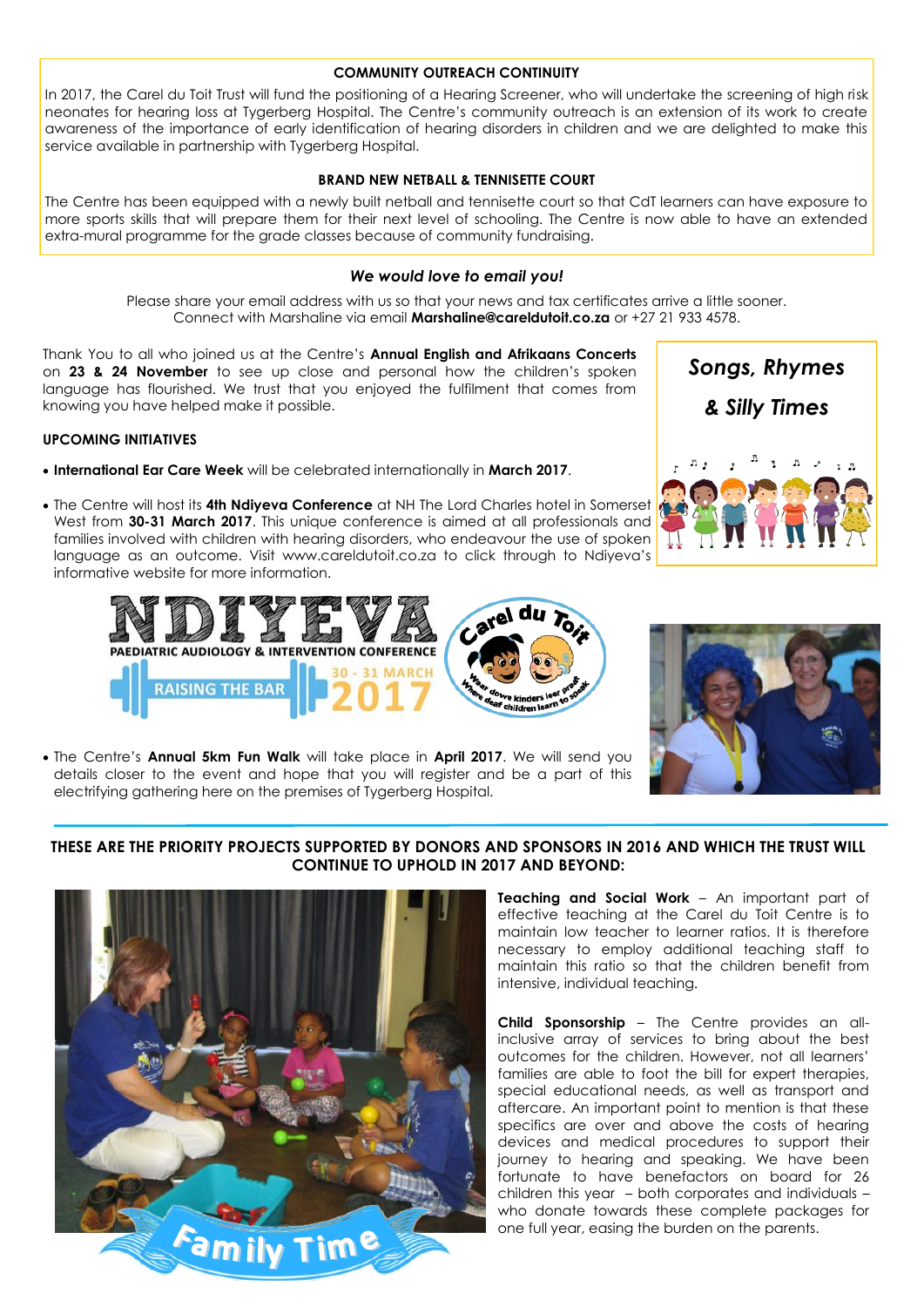**Hearing Aid Repairs and Consumables** – While the cost of hearing technology is high, there are additional expenses funded by the Trust through donor support to maintain the children's hearing aids on a day-to-day basis. Ear moulds, tone hooks, zinc air batteries, and wind and weather protectors are some of the consumables needing daily repairs and replacement at the Carel du Toit Centre's audiology rooms. An average number of 12 children need work on their hearing aids each day, a total of 60 per week – a service for which we rely on your generosity and we thank you.





**Community Outreach Programmes** are an extension of the Centre's work to encourage infant hearing screening to promote the importance of early identification of hearing disorders in children. Speech Therapy services are also shared in the surrounding community with weekly visits to Goeie Hoop Primary School aimed at building literacy and listening skills for their Grade R and Grade 1 learners.

**Early intervention** is delivered by the CHAT Centre and is the foundation for all that follows at the Carel du Toit Centre. Parents are guided and empowered by early interventionists who provide skills and knowledge for family units. Family members help their children use listening to develop spoken language and social skills in everyday life. With early diagnosis, fitting of hearing devices, therapies and intervention, it is possible for children with hearing impairments to enrol in mainstream schools with hearing peers and thus completely fulfil the aim of the Carel du Toit methodology.

#### **HOW YOU CAN SUPPORT US IN OTHER WAYS:**

- Consider a **once-off or monthly donation** via the bank details provided Remember to give us a heads-up to ensure receipt of your tax certificate.
- As an **individual giver**, you and others will form part of a collective pool of contributors making a bigger impact together.
- Invite your **family, friends and colleagues** to consider a donation and be an ambassador for our cause.
- **Contact us to find out how you can fundraise for us** and we'll give you the tools to get on board.
- Invite us to meet with your **work colleagues or employers** to share our stories of hope and introduce them to the CdT.
- Nominate the Carel du Toit Centre as the beneficiary on your **Loyalty Cards**, such as Makro and Woolworths MySchool.

### **FEED-A-FAMILY NURTURE-A-CHILD Contact us if you are able to contribute to our food parcel supply to feed 30-40 CdT families**

**per week.**

### **RUTH BOURNE — A LEGACY ON HER OWN**

#### *"Working at Carel du Toit is not just a job – it is a passion and a cause."*

These are the words of a wise and dedicated stalwart we have been privileged to know, be guided by, and work alongside at the Carel du Toit Centre. Principal Ruth Bourne, who will retire at the end of 2016, was hand-picked by Professor Carel du Toit in 1978 and has since served 38 years at the Centre. Recalling her teaching years, Ruth's niche was with 4 year olds who had some language acquisition and needed help to understand and link their language to their world around them. Ruth has witnessed the Centre grow from six teachers almost four decades ago to a multidisciplinary facility of 29 staff comprising of specialist teachers, audiologists and therapists.

In 2008, the honour of leading the Centre as principal was bestowed to Ruth and she has taken a place in the hearts of all who worked beside her. Ruth says, "It has been a privilege to be the head of this wonderful and unique school. I am so proud of the staff – who, one and all do their work with love and commitment. When Professor Carel du Toit started this school in 1973, the methodology was unique and experimental, but now research has proven that he was absolutely correct in his belief that deaf born children can learn to talk as well as any other child. I have seen the joy in parents as they regain hope that they had lost when they heard that their child was hearing impaired. Being part of this has been a wonderful journey."